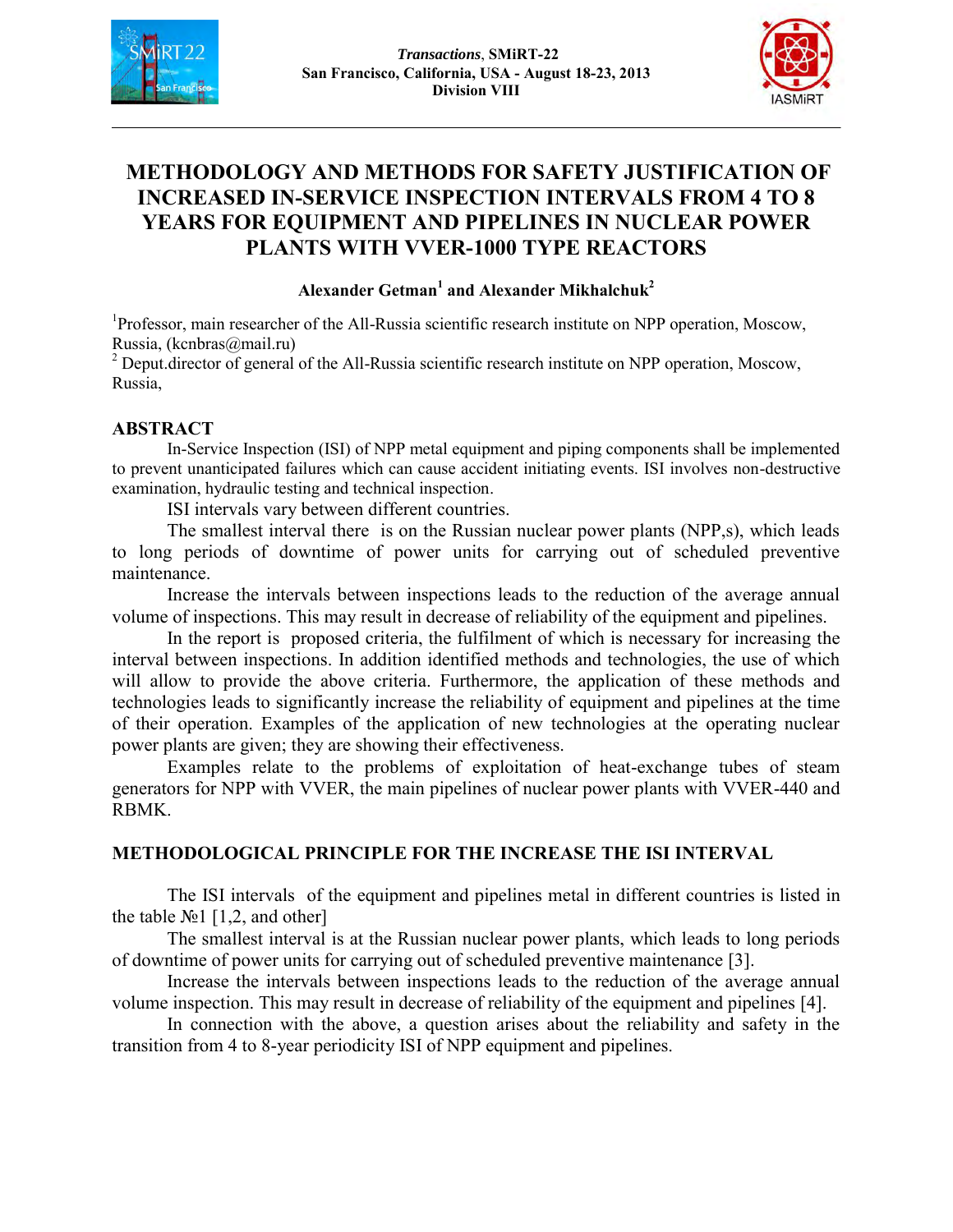It is obvious that the transition to 8-year periodicity of the ISI acceptable, if can recognize the following condition: the transition from 4-year periodicity of the EC on the 8-year periodicity EC must be safe, that is must be done by the ratio of:

| The reliability and safety of the<br>components with 8-year periodicity of<br>the ISI | $\geq$ | The reliability and safety of the<br>components with 4-year periodicity of<br>the ISI |
|---------------------------------------------------------------------------------------|--------|---------------------------------------------------------------------------------------|
|---------------------------------------------------------------------------------------|--------|---------------------------------------------------------------------------------------|

To perform the above-mentioned conditions required the introduction of special actions, providing higher reliability and safety of the required level.

 Table 1. Inspection intervals for Reactor Vessel and Main Circulation Pipelines in Russia, Germany, France and USA (years)

| <b>NPP</b>        | <b>Russia</b> |          | Germany,          | France,      | USA,           |
|-------------------|---------------|----------|-------------------|--------------|----------------|
| <b>Structural</b> | PNAE G-7-     | Draft    | <b>KTA 3201.4</b> | <b>RSE-M</b> | <b>ASME XI</b> |
| Component         | 008-89        | Document |                   |              |                |
| Reactor           | $4+3$ months  | $4+1***$ | 4                 | 10           | 10             |
| Vessel            |               |          |                   |              |                |
| Main              | $4*+3$ months | $4+1***$ | $8**$             | $10***$      | $10***$        |
| Circulation       |               |          |                   |              |                |
| Pipeline          |               |          |                   |              |                |

\* - the total inspection effort can be undertaken by means of annual partial inspection;

\*\* - 50% of the total inspection effort must be implemented in 4 years;

\*\*\* - partial inspection will be carried out once in 2 years;

\*\*\*\* - additional safety justification is required

The experience of work on operating nuclear power plants, summarised in reports and publications, including monographs [5-9, etc.], shows, that for today it is possible a significant improvement in the reliability and safety of operation of equipment and pipelines by means of special organization of performance of non-destructive testing (NDT), hydraulic tests, technical inspection, control modes of operation of the NPP, the application of special technologies for effective technical solutions, etc. This experience gives the basis to assume, that the next set of actions will ensure safe by the increased frequency of EC up to 8 years:

- introduction in the operational practice of the execution of quantitative estimates of the detectability of the ISI;

- increase of reliability of ISI to the necessary and sufficient level by using instrumental and methodical means;

- application of probabilistic methods to assess strength and lifetime in relationship with the quality of the components, the quality of the ISI and the operating conditions and the adoption of adequate decisions in case of need;

- inventory and assessment of the effect of impact on the reliability of the components specially organized hydraulic tests for strength and density;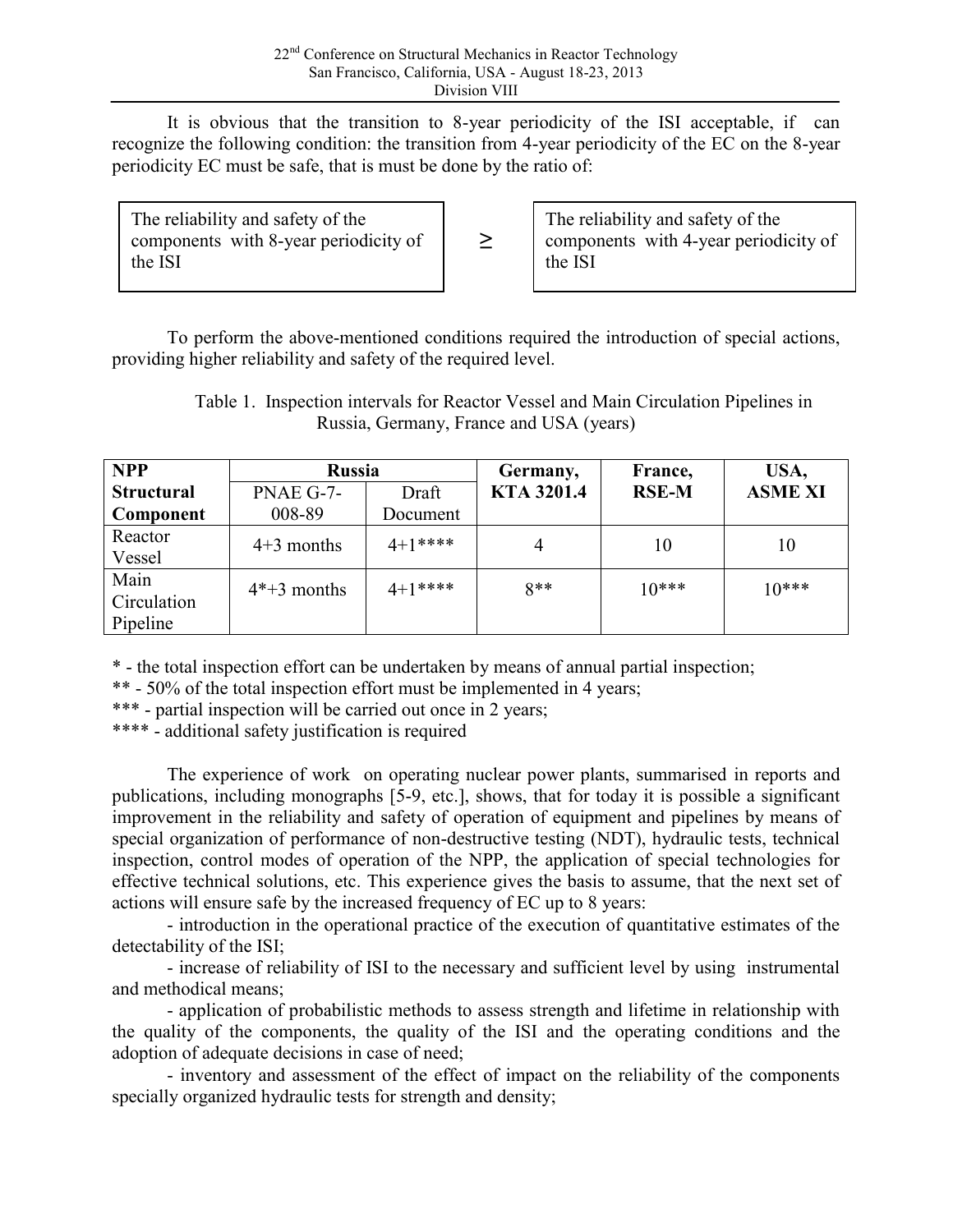- the use of electronic archive for operational modes monitoring and the history of operation in conjunction with regard to their influence on the level of reliability of the equipment and conditions of the ISI and the adoption of technical solutions according to their results;

- dissemination of the initial state of the quality of the components (estimated quantitative characteristics of the residual defects) to an acceptable level;

- application of systemic methods of the analysis of the causes of damage (in case of defects detection in the operation ) with the implementation of the principle of feedback (for the stages of design, manufacture, installation or operation) to address the root causes of damage (up to the requirements of the amendments in the normative documents);

- application of special technologies for effective solutions to increase the reliability of elements of the equipment and pipelines in case of detection of shortage of reliability during operation of NPP.

Below are examples of the application of the above-listed actions (technologies) for the three elements of the operating NPP with a deficit of reliability and safety: for heat-exchange tubes of steam generators of VVER-1000 and VVER-440, for the main pipelines of nuclear power plants with VVER-440 and main pipelines Dn800 NPP with RBMK reactors.

## **EXAMPLES OF ENHANCING RELIABILITY OF THE ELEMENTS OF THE OPERATING NPP**

#### *Heat-exchange tubes of steam generators for NPP with VVER-1000 and VVER-440*

The problem of ensuring the integrity of heat-exchange tubes (HET) steam generator (SG) is one of the most complex and challenging in the world nuclear power engineering. This problem occurred at nuclear power plants of the Western manufacture more than 20 years ago and is still in the West is not solved.

Loss of precarious work at the nuclear power plant of the Western manufacture numbered in the hundreds of billions of dollars. To solve the problem involved the best experts. However, the problem is not solved before this days.

In Russia for the decision of problems of maintenance of integrity HET have been applied the above technologies on the basis of which document developed RD EO-0552-2004 «Methodical recommendations on application of system methodology of ensuring the integrity of heat-exchange tubes of steam generators of the operating nuclear power plants with VVER-1000 and VVER-440».

The results of RD application are shown in figure 1, where the vertical axis postponed the number of unplanned shutdowns because of the cross-cutting defects in HET, but on the horizontal - calendar time.

From Figure 1 it is visible that after the application of the RD off-schedule shutdowns stopped.

Curve 3 in Fig. 1 refers to the power unit, where RD is not used. The number of unscheduled shutdowns of the power unit for the period under review increased.

In detail the results of the work are described in the monographs [7,9 ].

## *The main pipelines DN500 for NPP with VVER-440*

In connection with the reconstruction of power units with VVER-440 of the first generation had a problem of prevention of discontinuities of the main circulation pipeline (MCP). The work was carried out in 1988-1994. discussed at the IAEA, has passed the expertise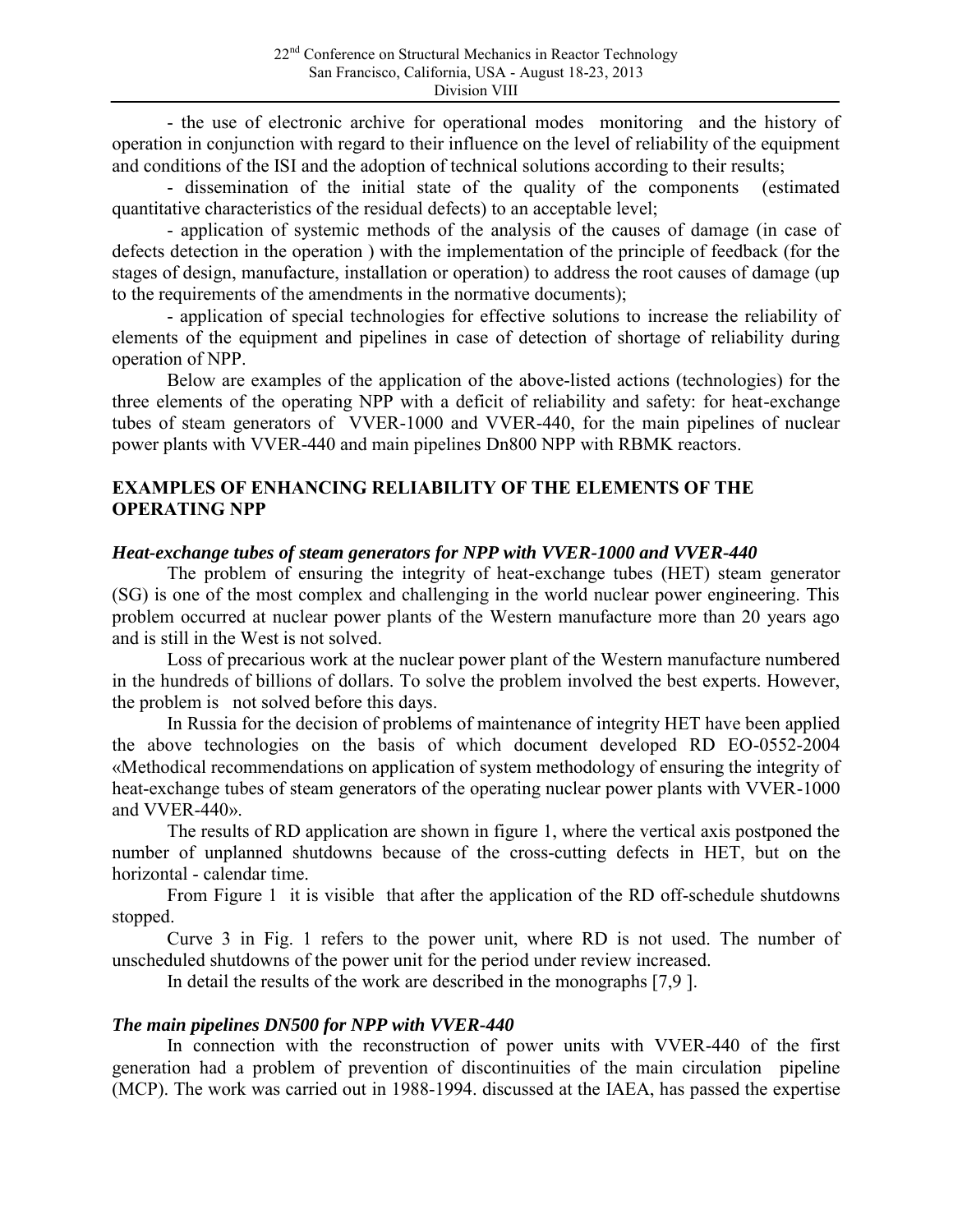of Western companies (Siemens-KKV, EdF and Framatome). In detail all of the work described in the monograph [8]. Here there are only two results, obtained in the framework of the this work (Fig. 2 and Fig. 3).

The figure 2 shows that after the specially organized the non-destructive testing (NDT) and hydraulic tests (HT), the probability of rupture of MCP has decreased by 4 and more orders of magnitude. It is clear that after HT probability of a rupture for a long time is equal to zero.In Fig. 3 shows another effect received after the execution of works: as a result of specially organized ISI. It is, that in 1990 - 1993 [8] at nuclear power plants have not revealed any defect, except those that have been previously detected and left in operation.



Figure 1. Dynamics of unplanned shutdowns before and after the application of the RD EO-0552-2004(1-Unit 2 BalNPP; 2-Unit 1 KaNPP; 3-Units 3 and 4 NVNPP; 4-Units 1 KolNPP; 5- Unit 2 KolNPP).

Note:

1) the Total positive experience of application of RD - more than 100 SG\*years;

2) Unscheduled stop on the block №3 NVNPP in 2008 is connected with the termination of the R D application

This testifies to the fact that the reliability of the pipeline is very high not only on resistance of destruction, but also according to the criterion of defects.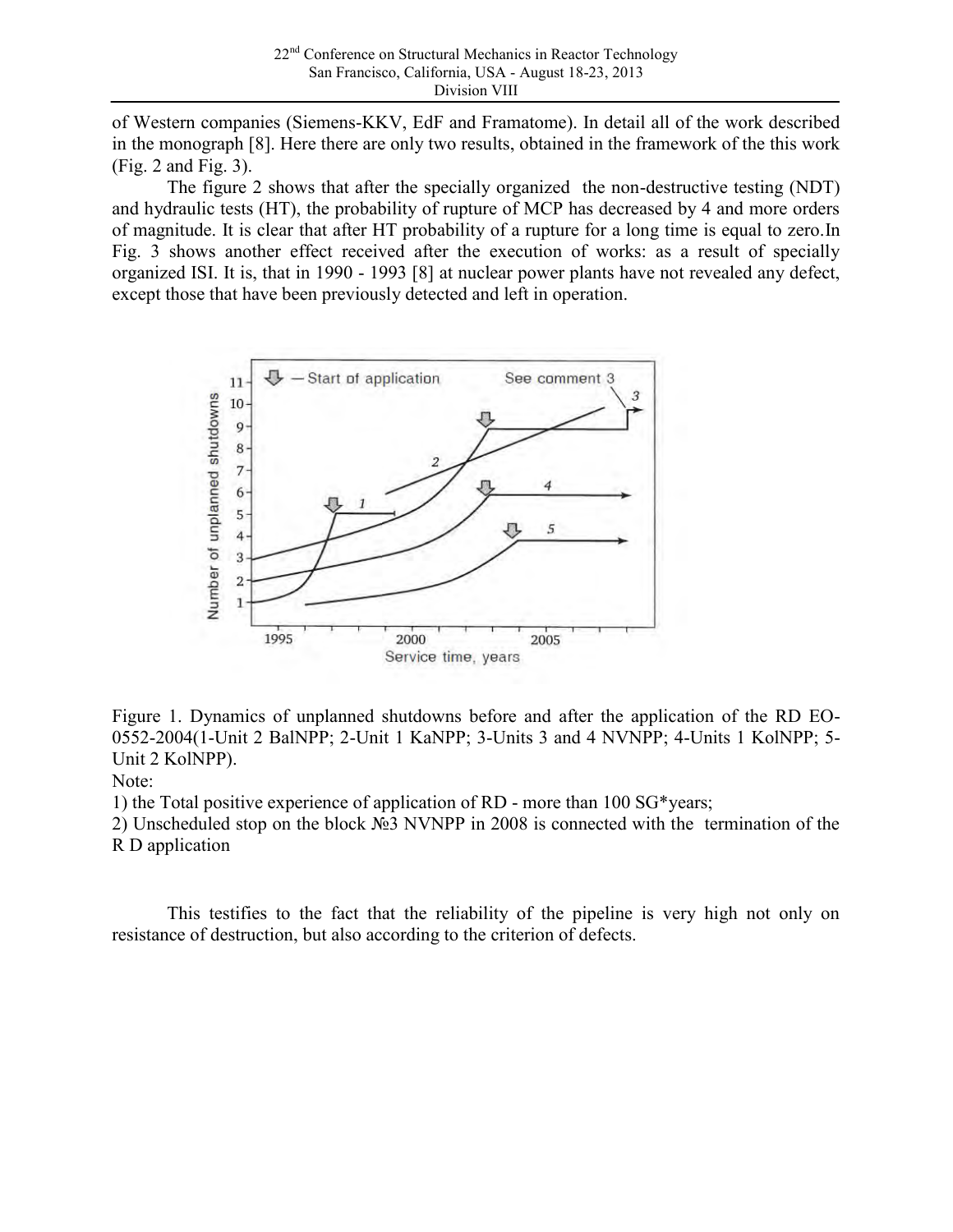





Figure 3. The results of the application of compensatory measures for existing nuclear power plants. Pipelines STC 500 for VVER-440.

Note:

For the period from 1994 to 2010, the new defects not detected. Confirmed that identified earlier and left in the operation of the defects of development do not have.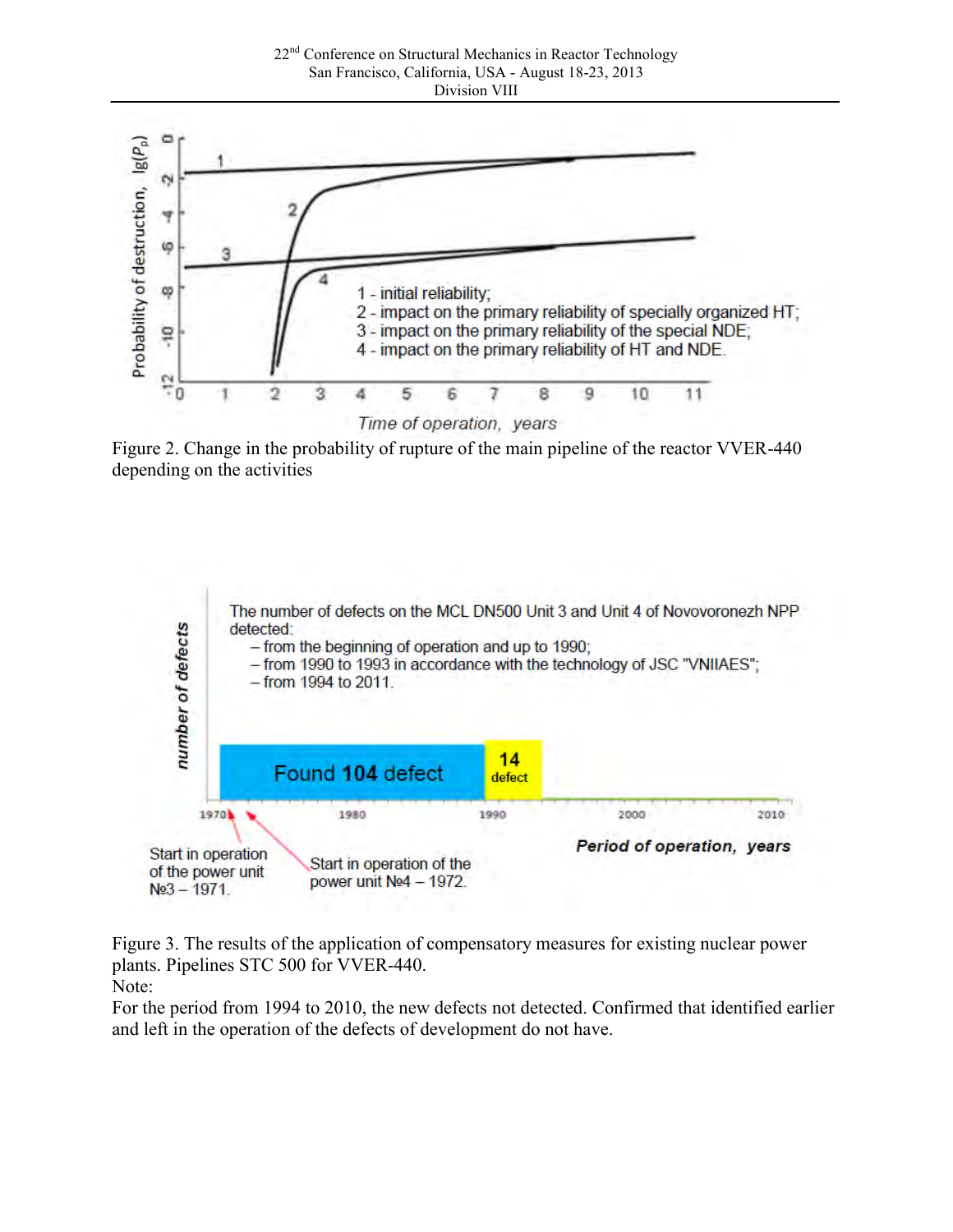## *The main pipelines DN800 nuclear power plants with RBMK*

In this example it is shown, that the high reliability of the elements (in this case the mane pipeline DN800 of RBMK) can provide up to the beginning of operation. In 1982, the problem is identified, associated with a large number of defects at DN800 unit 1 (figure 4a) and unit 2 (figure 4 (b) of Smolensk NPP (SmNPP).

On unit 3 was used specially organized pre-operational non-destructive testing, in the process of which have been identified and removed defects. After the commissioning of the power unit 3 of SmNPP in 1989, a single defect in the process of operation has not been identified (рис.4c). The defects on units 1 and 2 are detected to the present day (figures 4a and 4b).

Thus, the effectiveness of specially organized NDE prior to the beginning of the operation confirmed by the 23-year experience of operation of unit 3 SmNPP. A detailed analysis of the described case is contained in the monograph [5].

The above examples show that at the present time the developed technologies, methods and technical means give significantly improve the reliability of both new and existing power units. In the case of complex application of these technologies the reliability of NPP equipment and pipelines will increase significantly exceed the requirements, imposed by the condition of safe increasing the ISI frequency.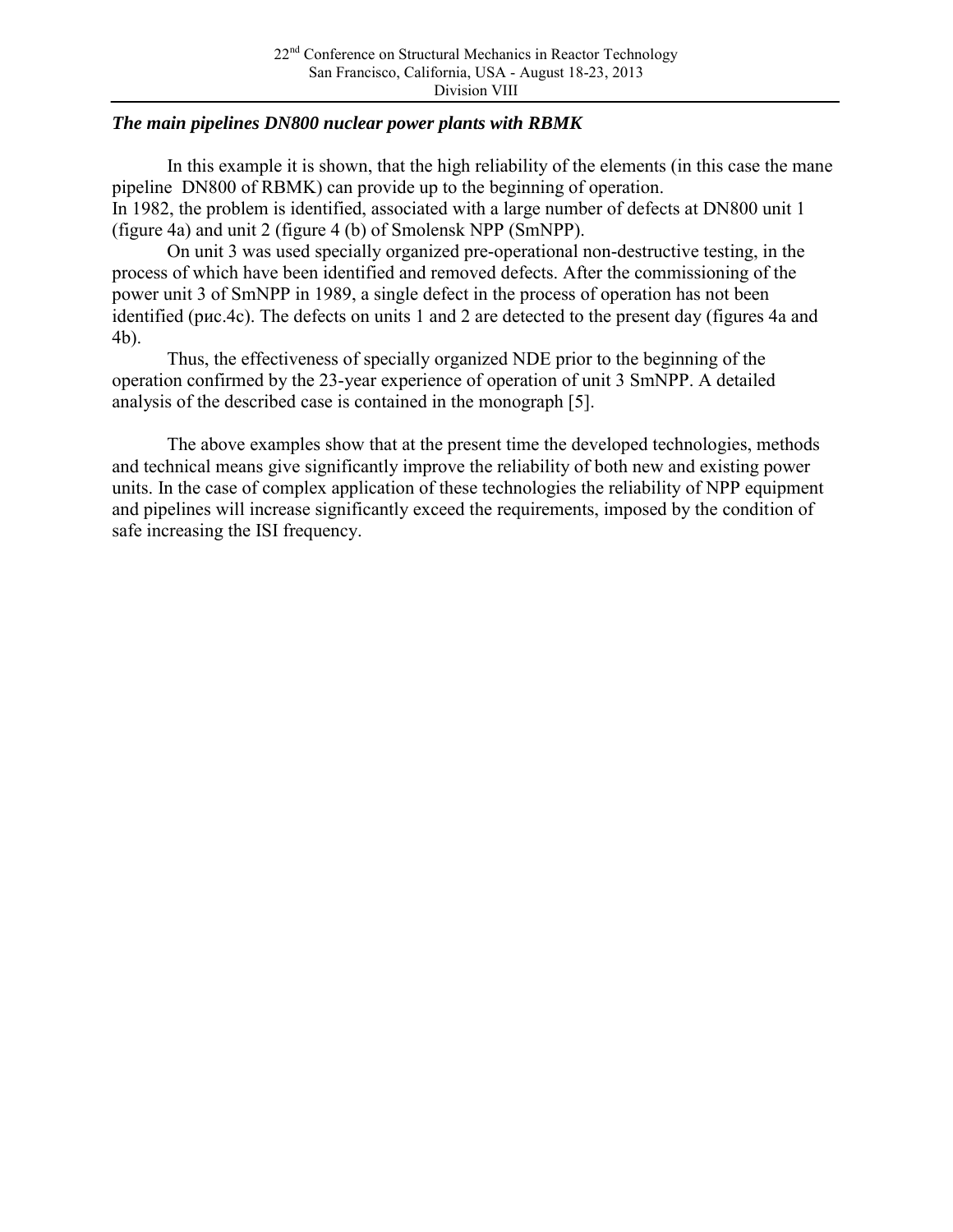22<sup>nd</sup> Conference on Structural Mechanics in Reactor Technology San Francisco, California, USA - August 18-23, 2013 Division VIII



Figure 4. The results of the application of compensatory measures for existing nuclear power plants. Pipelines DN800 MSP RBMK-1000, SmNPP. The vertical axis - the number of detected and repaired defects, N.

a - unit №1; b - unit №2; c - unit №3 - All defects identified and eliminated before the start of the operation. In the operation of the defects are not detected. At the same time: 1 - Control after welding ray (repaired 287 defects); 2 - ultrasonic (630 defects); 3 - Heat treatment + US inspection (202 defect); 4 - Additional control before operation (189 Def.).